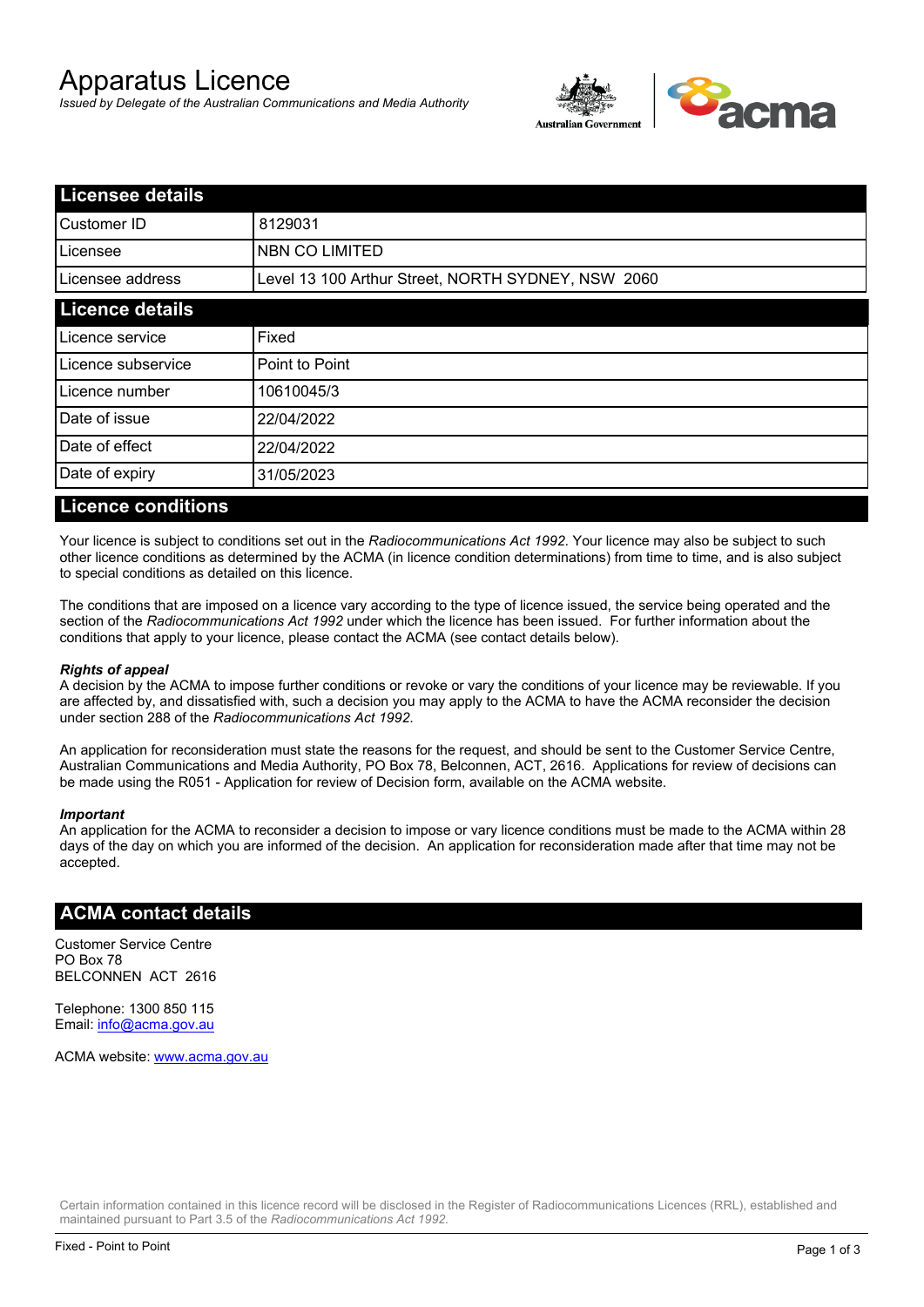# **Advisory Notes applying to licence no.: 10610045/3**

Conditions applicable to the operation of Point to Point station(s) authorised under this licence can be found in the Radiocommunications Licence Conditions (Apparatus Licence) Determination and the Radiocommunications Licence Conditions (Fixed Licence) Determination, the 'fixed licence lcd'. Copies of these determinations are available from the ACMA and from the ACMA home page (www.acma.gov.au).